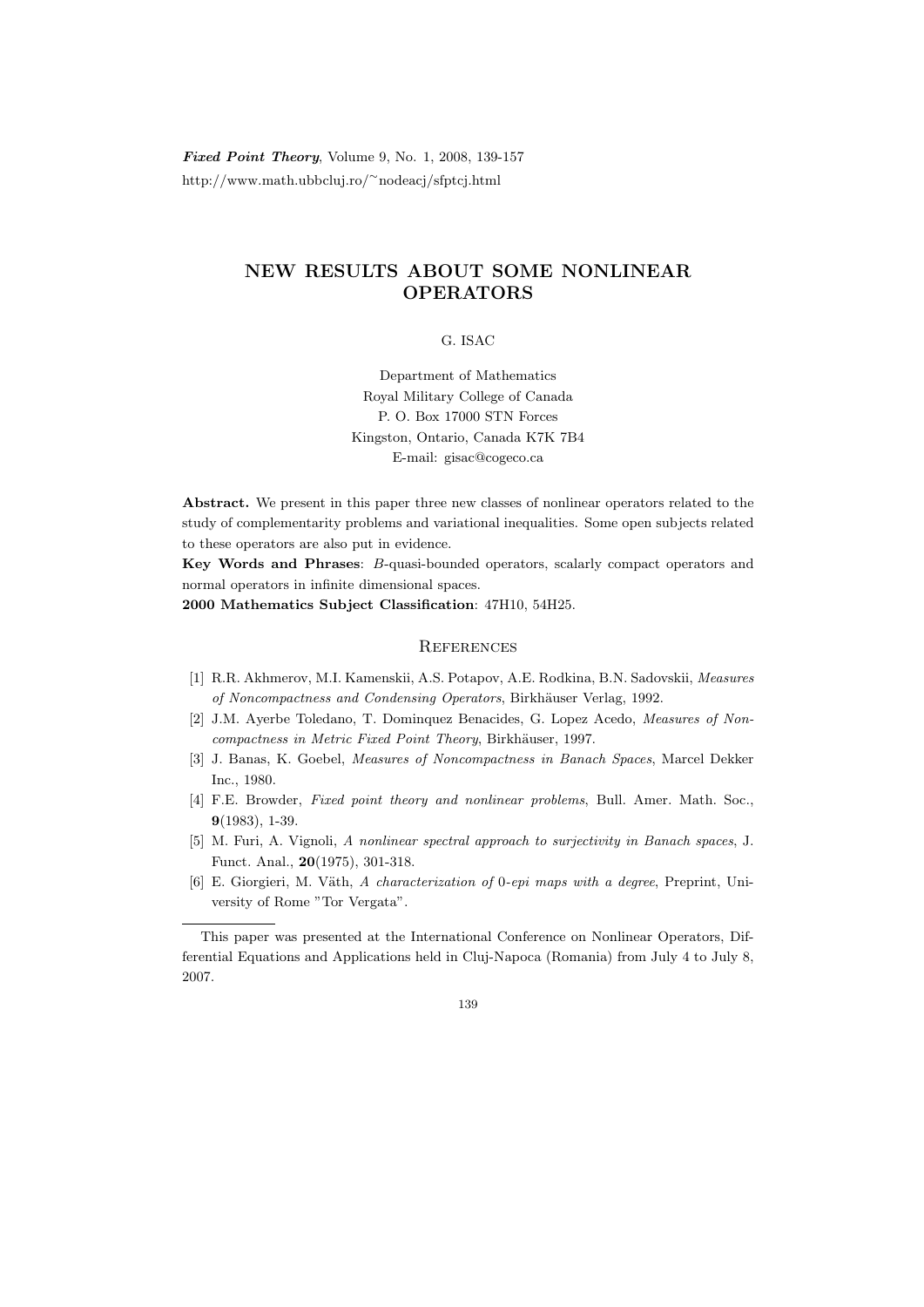## 140 G. ISAC

- [7] A. Granas, The theory of compact vector fields and some of its applications to topology of functional spaces, (I), Rozpr. Mathematyczne,  $\mathbf{XXX}(1962)$ , 1-93.
- [8] H.P. Heinz, On the behavior of measure of noncompactness with respect to differentiation and integration of vector-valued functions, Nonlinear Anal., 7(1983), 1351-1371.
- [9] G. Isac, Complementarity Problems, Lecture Notes in Mathematics, Nr. 1528, Springer-Verlag, 1992.
- [10] G. Isac, Topological Methods in Complementarity Theory, Kluwer Academic Publishers, 2000.
- [11] G. Isac, Leray-Schauder Type Alternatives, Complementarity Problem and Variational Inequalities, Kluwer Academic Publishers, 2006.
- [12] G. Isac, A Krasnoselskii type fixed-point theorem on convex cones, Fixed Point Theory, 7(2006), 275-286.
- [13] G. Isac, Asymptotic derivable fields and nonlinear complementarity problems, Nonlinear Anal. Forum, 12(2007), 253-265.
- [14] G. Isac, Quasi-bounded mappings and complementarity problems depending of parameters, Preprint, 2006.
- [15] G. Isac, Nonlinear analysis and complementarity theory, Lecture, International School of Mathematics Guido Stampacchia (Variational Analysis and Partial Differential Equation), Erice, Sicily, July, 05-14, 2006.
- [16] G. Isac, Scalar compactness, condition  $(S)^1_+$ , variational inequalities and complementarity problems in Banach spaces, Preprint, 2007.
- [17] G. Isac, C. Avramescu, Some general solvability theorems, Appl. Math. Letters, 17(2004), 977-983.
- [18] G. Isac, C. Avramescu, Some solvability theorems for nonlinear equations, Fixed Point Theory 5(2004), 71-80.
- [19] G. Isac, V. Bulavskiy, V. Kalashnikov, Complementarity , Equilibrium, Efficiency and Economics, Kluwer Academic Publishers, 2002.
- [20] G. Isac, M.S. Gowda, Operators of class  $(S)^1_+$ , Altman's condition and the complementarity problem, J. Faculty Science, Univ. Tokyo, Sec I A  $40(1)(1993)$ , 1-16.
- [21] G. Isac, S.Z. and Németh, Scalar Derivatives and Scalar Asymptotic Derivatives. Theory and Applications, Springer (Forthcoming).
- [22] G. Isac, S.Z. Németh, Scalar derivatives and scalar asymptotic derivatives. An Altman type fixed-point theorem on convex cones and some applications, J. Math. Anal. Appl., 290(2004), 452-468.
- [23] R.I. Kachurovskii, Nonlinear monotone operators in Banach spaces, Uspekhi Mat. Nauk [N.S], **23(2)**(1968), 121-168.
- [24] M Martelli, A. Vignoli, Some surjectivity results for noncompact multivalued maps, Rend. Acad. Sc. Fis. Mat., 41(1974), 57-66.
- [25] H. Mönch, *Boundary value problems for nonlinear ordinary differential equations in* Banach spaces, Nonlinear Anal. 4(1980), 985-999.